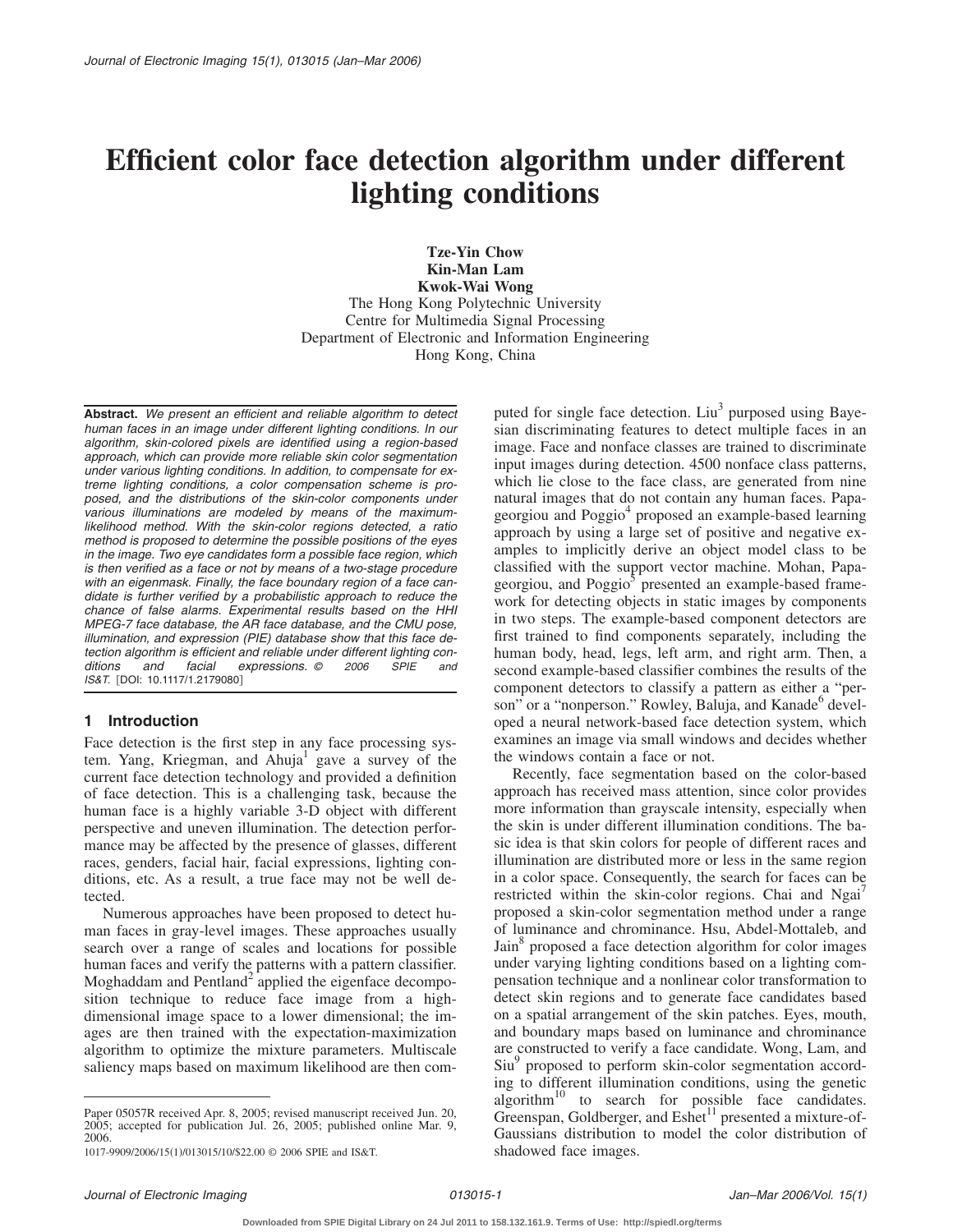In this work, we found that the red component of skin color becomes saturated under strong illumination. Therefore, to further improve the performance of skin-color detection, a color compensation scheme<sup>12</sup> is proposed to extend the range of red component to its saturated level. Then, the skin color is modeled with the mixture-of-Gaussians model to segment skin-color regions according to different illumination conditions. The performance of our algorithm is evaluated with face images with varying lighting conditions, different scales, facial expression, and with glasses. Experimental results show that our proposed algorithm is very fast and can achieve a high detection rate. The details of our approach for face detection is described in the following sections.

## **2 Human Face Detection**

Our approach to detecting face regions in a color image consist of three steps. The first step is to segment the face color using the mean-shift algorithm.<sup>13</sup> The segmented regions are then processed by a color compensation scheme, and the skin-color distributions under different illuminations are modeled by means of the maximum-likelihood method. In the second step, our algorithm focuses on searching possible eye candidates within the segmented skin-color regions. Possible face candidates are formed by grouping pairs of eye candidates. Finally, a two-step procedure based on an eigenmask for face verification is performed. Once the face has been verified and short listed, the face contour is further verified with a Gaussian function to further improve the reliability and accuracy of our face detection algorithm.

## **2.1** *Face-Color Segmentation*

Color information has been a commonly used technique for segmenting human face regions from a complex background. Skin-like regions are extracted using both the normalized RGB color model and the hue, saturation, value  $(HSV)$  color model.<sup>14</sup> The chrominance information in the YCbCr color space is used for the segmentation of skin-like regions.<sup>7</sup> However, these methods can achieve good results if the face images are captured under good lighting conditions. We therefore propose a robust color compensation method<sup>12</sup> with the use of the mixture-of-Gaussian model<sup>11</sup> to represent skin color under various illuminations.

## **2.1.1** *Color image segmentation with mean-shift algorithm*

The mean-shift algorithm<sup>13</sup> is a kernel-based density estimation technique that has been used in many applications including data clustering, image segmentation, object tracking,<sup>15</sup> etc. In particular, it is a nonparametric and robust technique to analyze feature spaces.

In color image segmentation, the feature space can be considered as an empirical probability density function (PDF). Dense regions in the feature space are considered as local maxima of the PDF, that is, the modes of the unknown density. Once the location of a mode is determined, the cluster associated with the mode is delineated based on the local structure of the feature space.

Given *n* training color vectors  $x_i$ ,  $i=1,\ldots,n$ , in the *d*-dimensional space  $\mathfrak{R}^d$ . Each vector contains the *x* and *y* coordinates and the three color components of the skin-



**Fig. 1** Face images under various lighting conditions: (a) normal lighting, (b) segmented faces in (a), (c) dark and side light, (d) segmented faces in (c), (e) strong overhead light, and (f) segmented faces in  $(e)$ 

color pixel concerned, so dimension *d* is 5. The feature space can then be modeled by an unknown kernel density function  $K$  as follows:

$$
K_{h_s h_r}(x) = \frac{C}{h_s^2 h_r^3} \sum_{i=1}^n K\left(\left\|\frac{x^s - x_i}{h_s}\right\|x\right) K\left(\left\|\frac{x^r - x_i}{h_r}\right\|x\right),\tag{1}
$$

where  $x^s$  is the spatial part,  $x^r$  is the color part of a feature vector,  $k(x)$  is the common profile in both domains,  $h_s$  and *hr* are the corresponding kernel bandwidths, and *C* is a constant for normalization. The sample mean at *x* is defined as:

$$
m(x) = \frac{\sum_{i=1}^{n} x_i K\left(\left\|\frac{x - x_i}{h}\right\| \right)}{\sum_{i=1}^{n} K\left(\left\|\frac{x - x_i}{h}\right\| \right)}.
$$
 (2)

The vector  $x$  is updated in the form of iteration such that  $x \leftarrow m(x)$  with  $m(x) = \{m(x) : x \in \Re^d\}$ . The difference  $m(x)$ −*x* is called the mean shift, and the repeated movement of data points to the sample mean is called the mean-shift algorithm. The mean-shift algorithm iterates until it is converged with zero gradient, i.e.,  $m(x) - x = 0$ . The convergence is guaranteed at a nearby point. Once the mean-shift algorithm is converged, the local mean is shifted toward the region where the majority of the points reside, that is, the local maxima or the mode of the region. Our color image segmentation algorithm consists of two steps: 1. mean-shift filtering, which smoothes the input image by running the mean-shift algorithm; and 2. mean-shift segmentation, which delineates the smoothed image and purges the small regions.

#### **2.1.2** *Skin-color modeling*

A skin-color model can be trained by learning from a large set of sample skin-color pixels in the preprocessing stage. For face color under varying illumination, the skin-color distribution is no longer unimodal. In fact, the face color is distributed from shadowed faces to strong overhead lightprojected faces, as well as faces under normal lighting conditions. One way to tackle this varying distribution is to use a Gaussian mixture model.

In our approach, the training face images are extracted from the HHI MPEG-7 face database, and each face image is segmented with the mean-shift algorithm, as described in the previous section. After segmenting a face image into a number of regions, the modes of the skin-color pixels are left in the respective facial regions. This can ensure that there is no outlier skin color in the training set. Figure 1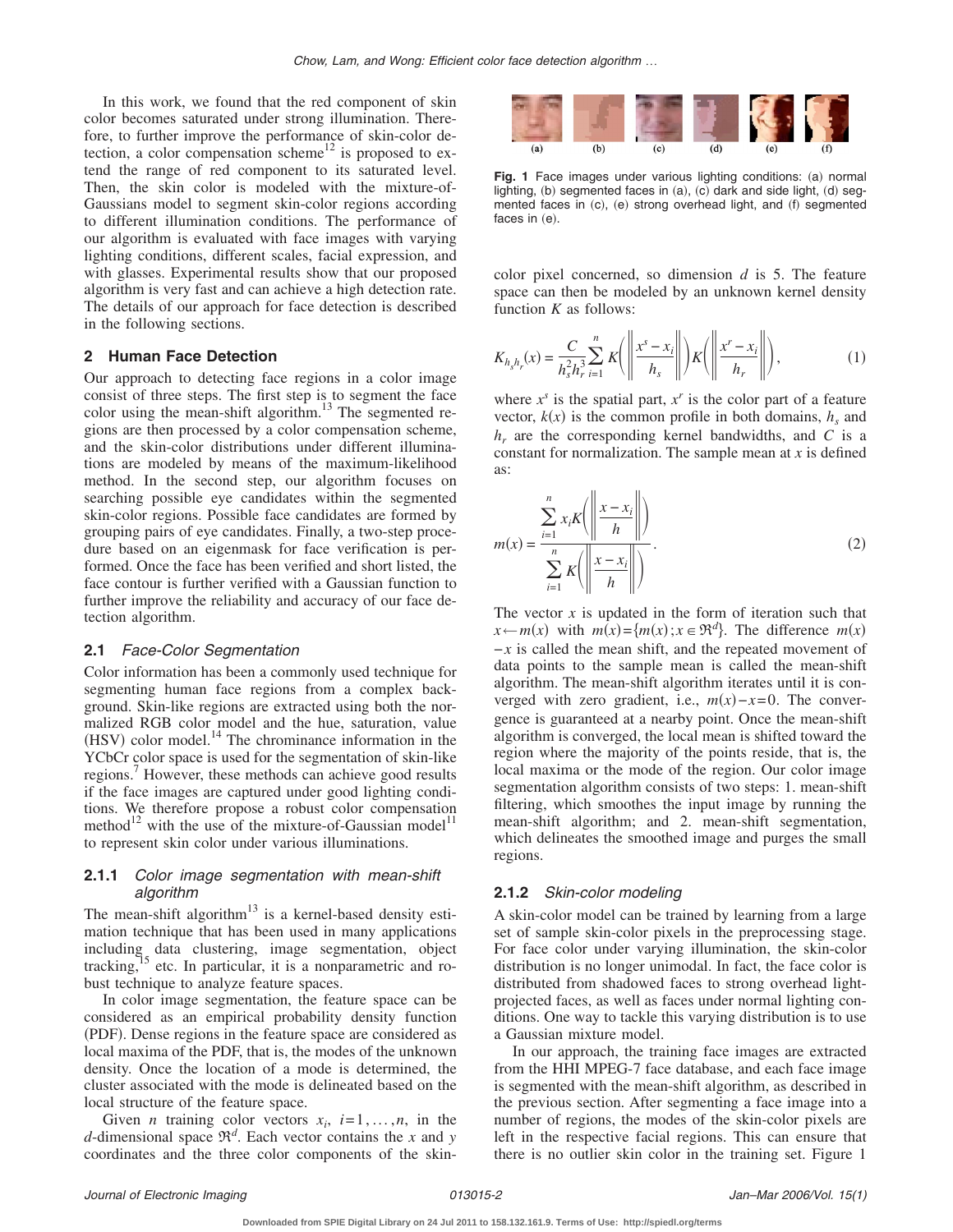

Fig. 2 RGB distributions of the face color: (a) RGB distribution of original faces, and (b) RGB distribution of segmented faces.

shows some face images and their corresponding segmented results under various lighting conditions using the mean-shift algorithm.<sup>13</sup>

A total of 366,431 skin-color pixels were extracted from 206 faces in the HHI MPEG-7 face database. After color image segmentation with the mean-shift algorithm, only 2425 skin-color pixels were left. The average number of regions in each segmented face is 11.7, i.e., 11.7 pixels per segmented face on average. Figures  $2(a)$  and  $2(b)$  show the color distributions of the original faces and segmented faces. In Fig.  $2(a)$ , there are pixels other than the skin-color distribution. Obviously, this is due to colors other than the skin color, such as eyeball, eyebrow, mustache, lip, etc. In Fig.  $2(b)$ , there are only a few pixels apart from the skincolor distribution. After segmentation, the eyes, mouth, and eyebrows are removed and segmented to become skin-like colors, as shown in Fig. 1. By observing the change of  $skin-color distribution$  in Fig.  $2(a)$ , the mean-shift process sharpens the skin-color pixel distribution in Fig. 2(b) to converge toward the mean of skin colors. This leads the skin colors in uneven lighting to converge to an optimal pixel value, thus less variance will appear under extreme illumination conditions.

*K-means face-color clustering*. Before applying the Gaussian mixture model to describe the distributions of the segmented skin colors in Fig. 2(b), we have to cluster the skin colors to obtain the initial parameters and the number of clusters for the Gaussian mixture model. Each of the clusters should clearly represent the face color under different lighting conditions. The *K*-means algorithm is applied to cluster the skin-color pixels for  $k \ge 1$ . As the RGB color space does not contain any information about lighting, the face color is first translated to the compensated YCbCr color space.<sup>12</sup> The face color is then divided into  $k+1$  decision regions; *k* face-color regions and the complementary nonface region. In our approach, we set  $k=5$ , which can empirically segment the skin and nonskin color well throughout our experiments.

*Face-color modeling via Gaussian mixture model*. With the results from the *K*-means algorithm, the skin-color distribution can be modeled using the Gaussian mixture model, which is a semiparametric model. To optimize the mixture parameters, maximum likelihood can be used to seek the best parameters based on the results from the *K*-means algorithm. The expectation-maximization (EM) algorithm<sup>11,16</sup> is used to estimate the many-to-one mapping from the Gaussian mixture model.

Based on the skin-color model, a pixel in a color image is determined to be of skin color or not by the following steps.

- Each pixel in the RGB color format is first translated to the compensated YCbCr color space.
- With the input color vector  $x = (y, cb, cr)$ , the Gaussian PDFs  $f_i$ ,  $j = 1, ..., k$  are computed to find the one with the highest probability, i.e.,

$$
\arg \max_{j} f(x|\alpha_j, \mu_j, \Sigma_j)
$$
  
=  $\alpha_j \frac{1}{[(2\pi)^d |\Sigma_j|]^{1/2}} \exp \left\{-\frac{1}{2} (x - \mu_j)^T \Sigma_j^{-1} (x - \mu_j) \right\},$ 

where  $\alpha_j$  is the probability,  $\mu_j$  is the mean, and  $\Sigma_j$  is the covariance matrix.

• Suppose that  $f(x | \alpha_j, \mu_j, \Sigma_j)$  results in the highest probability. The following discriminant function is computed to obtain the face mask  $P_{\text{face}}(x)$ ,

$$
P_{\text{face}}(x) = \begin{cases} 1 & \text{if } [(x - \mu_j)^T \Sigma_j^{-1} (x - \mu_j) < \text{threshold} \\ 0 & \text{otherwise} \end{cases} \tag{3}
$$

where 1 represents face color and 0 is nonface color.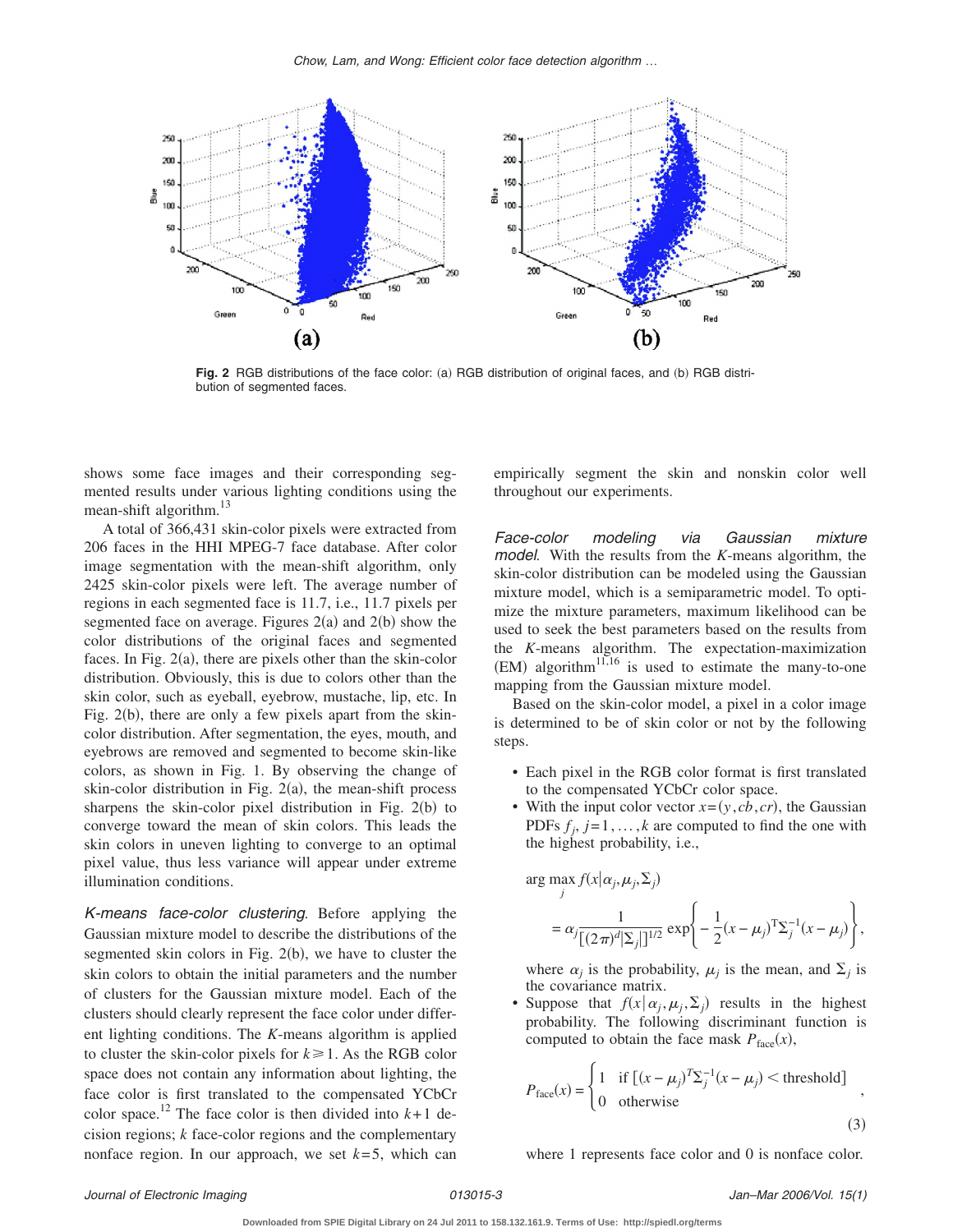

**Fig. 3** Skin-color segmentation under uneven lighting conditions:  $(a)$  original image,  $(b)$  skin-color segmentation with pixel-by-pixel approach, (c) color image segmentation with mean-shift algorithm, and (d) skin-color segmentation with region-based approach.

For a probability that is less than a predefined threshold, the color vector *x* will be declared a nonskin color; otherwise, the color vector *x* is skin color. The distribution of *x* is modeled by a Gaussian function. A suitable threshold can therefore be determined empirically, and is set equal to one standard deviation of each Gaussian distribution in our experiment. With this threshold, the skin-color region and background can be segmented reliably.

*Region-based skin-color segmentation*. Traditional skin-color segmentation is performed based on a pixel-bypixel approach. Each pixel in an image is checked to determine whether it is of skin color or not. After this skin-color segmentation process, some small holes will be introduced in the eye, nose, and mouth regions. These small holes can be removed using the morphological operations. However, some big holes in the background cannot be filled, as shown in Fig. 3(b). The result will worsen when the image concerned has varied lighting conditions.

Because of the drawback in the pixel-by-pixel approach, a region approach is proposed for skin-color segmentation. In our algorithm, an image is scaled to  $80\times60$  to reduce the computational complexity. Other reduced resolutions can also be used, and this should be dependent on the resolution of the original image and the range of the face sizes to be detected. After the reduction, the reduced face size should be at least equal to  $8 \times 8$ . The color image is then segmented by the mean-shift algorithm into many regions, which are represented by the mode of the color pixels, as shown in Fig.  $3(c)$ . The details of the eyes, nose, and mouth are merged with the skin color. Maximum likelihood by means of a mixture of Gaussians with the optimized mixture parameters obtained by the EM algorithm is then applied. If the probability of a mode is larger than a certain threshold, the corresponding color will be classified as a skin color, and thus, the whole region will be declared a skin-color region. Compared to the pixel-by-pixel method,



Fig. 5 Possible eye candidate reduction: (a) possible eye candidates, (b) reduction of possible eye candidates by Sobel and red color distance, and (c) possible eye candidates in (b) grouped by  $3 \times 3$  windows.

the region-based approach can achieve a better performance level under uneven lighting conditions, as shown in Fig.  $3(d)$ .

#### **2.2** *Possible Eye Candidate Detection*

An efficient way to detect an eye region is by means of valley detection, $17$  as the gray-level intensities in an eye region are relatively lower than in its neighborhood. However, valley detection fails when the eye region is shadowed under poor lighting conditions. In this section, we present an improved method that can detect eye regions more reliably under various lighting conditions.

Since the eyes are surrounded by skin, there is a significant color difference between the eye region and the skin color. Under the YCbCr color space, we can observe that the iris has a lower gray-level intensity, a higher Cb value, and a lower Cr value than the surrounding skin color. These kinds of properties will be used to determine whether a pixel in a segmented skin-color region is a possible eye candidate or not.

In our approach, an image is first segmented with the mean-shift algorithm at resolution  $80 \times 60$ , denoted as  $I_{MS}(c)$ , where  $c = (y, cb, cr)$ . Figure 4(b) shows the meanshift segmented image with the eyes under overhead lighting. In the segmented image, the details of the eye are removed and replaced by skin-like color. Throughout our experiment, the original image  $I(c)$  and the segmented image  $I_{MS}(c)$  are scaled to  $200 \times 150$ . At this resolution, the computational complexity is reduced and the details of the eye regions are retained.

Suppose that the Y, Cb, and Cr components of a pixel in an image are denoted as  $I(y)$ ,  $I(cb)$ , and  $I(cr)$ , respectively, while  $I_{MS}(y)$ ,  $I_{MS}(cb)$ , and  $I_{MS}(cr)$  denote the corresponding mean-shifted or segmented image. Based on the observed difference in color between the iris and the skin,  $I(y)$  should be less than a certain threshold; the ratio between  $I(cb)$  and  $I_{MS}(cb)$  should be greater than 1; and the ratio between  $I(cr)$  and  $I_{MS}(cr)$  should be less than 1 for an eye candidate. For the skin color, the previous two ratios should all be very close to 1. The eye candidates in an image can therefore be determined as follows:



Fig. 6 The training set for upper face.

Fig. 4 Possible eye candidate detection: (a) original image, (b) color image segmentation with mean-shift algorithm, and (c) possible eye candidate.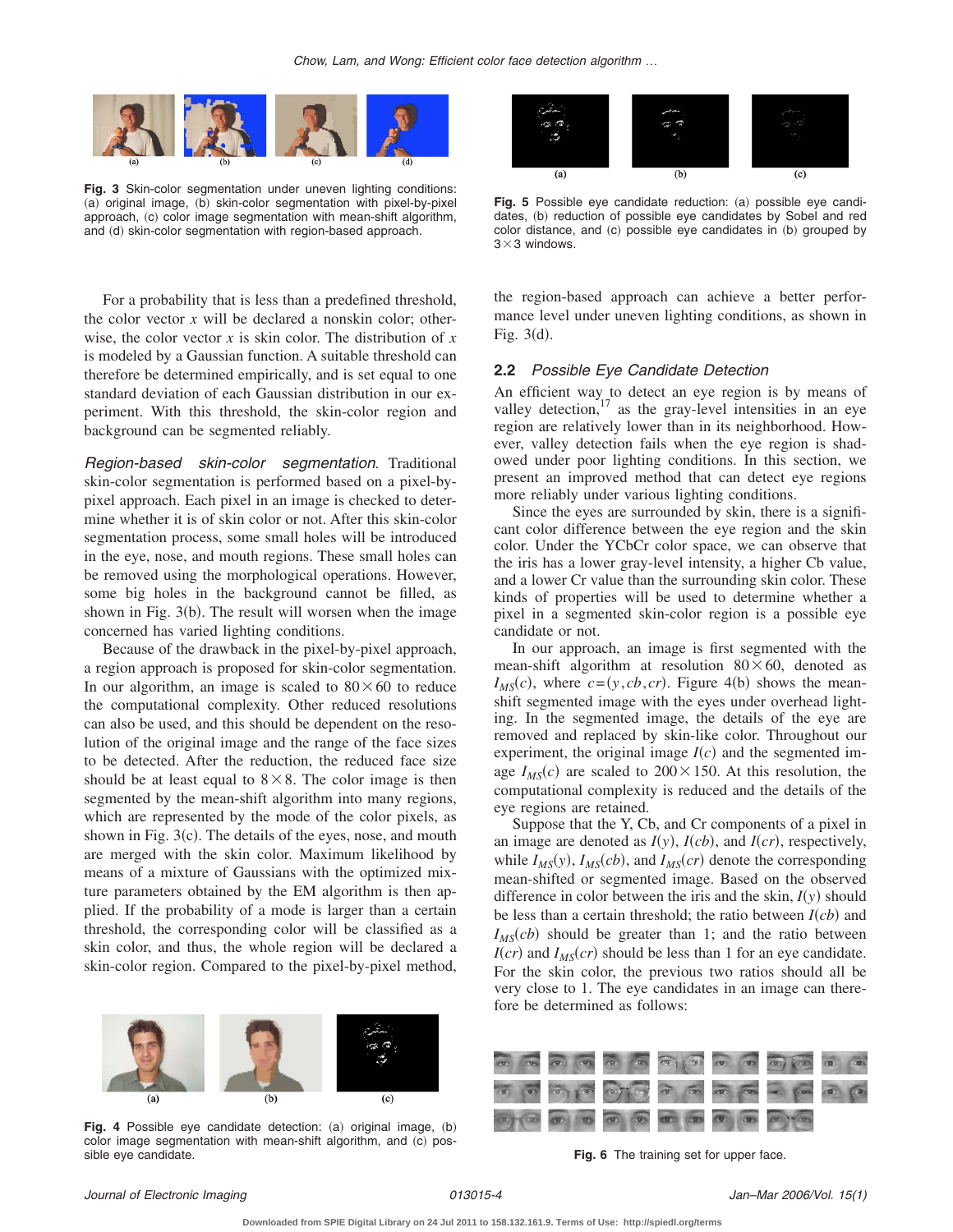

$$
P_y(y) = \begin{cases} 1 & I(y) < t_y \\ 0 & \text{otherwise} \end{cases} \tag{4}
$$

$$
P_{cb}(cb) = \begin{cases} 1 & \frac{I(cb)}{I_{MS}(cb)} > t_{cb} \\ 0 & \text{otherwise} \end{cases}
$$
, and

$$
P_{cr}(cr) = \begin{cases} 1 & \frac{I(cr)}{I_{MS}(cr)} < t_{cr} \\ 0 & \text{otherwise} \end{cases}
$$

where  $P_y(y)$ ,  $P_{cb}(cb)$ , and  $P_{cr}(cr)$  represent a possible eye candidate when the Y, Cb, and Cr components are used, respectively, and the thresholds  $t_y$ ,  $t_{cb}$ , and  $t_{cr}$  are the corresponding thresholds for the Y, Cb, and Cr components. Therefore, possible eye candidates  $eye(x)$  can be determined as follows:

$$
eye(x = \{y, cb, cr\}) = P_y(y) \cap P_{cb}(cb) \cap P_{cr}(cr) \cap P_{face}(x). \tag{5}
$$

In this equation, we confine the detection within the segmented skin-color regions  $P_{\text{face}}(x)$  from Eq. (3). The possible eye candidates  $eye(x)$  are illustrated in Fig. 4(c).

From Fig.  $4(c)$ , it can be observed that the possible eye candidates are located around the face contour and hair, and some in the face region. Further elimination of these eye candidates is required, so that the computational complexity of searching the possible face candidates can be reduced. We observe that the eye has a strong horizontal edge, while the face contour has a strong vertical edge when the face orientation is between −45 and +45 deg. The edge map of a face image is generated using the Sobel edge detector, but only with its luminance component. In our approach, whenever a possible eye candidate has a strong horizontal edge intensity and a weak vertical edge intensity, it will not be removed. In addition, the skin color is yellowish, and the eye is white and dark. Therefore, the difference in the red component should be large. At each possible eye candidate location, the difference in the red



Fig. 8 Face templates: (a) upper face template and (b) lower face template.



**Fig. 9** The eigenmasks: (a) eigenmask for the upper face and (b) **Fig. 7** The training set for lower face. eigenmask for the lower face.

component is measured in their  $3 \times 3$  neighborhood. Without removing the local information, another  $3 \times 3$  search window is located at each possible eye candidate to group the surrounding candidates into one. These properties are used to reduce the number of possible eye candidates and results are shown in Fig. 5.

Since the size of a human face is proportional to the distance between its two eyes, a possible face region containing the eyebrows, eyes, nose, and mouth can be formed based on this relationship. In our approach, a square block is used to represent possible face candidates. The size of the square block is determined by means of the head model.<sup>1</sup> Based on the head model and the locations of the possible eye pairs, a population of possible face regions with different locations, sizes, and orientations are generated by pairing the possible eye candidates.

Once a face candidate is selected, its orientation and size are normalized. Then, histogram normalization $18$  is applied to the Y component of the selected face candidate to compensate for nonuniform lighting; this can help improve detection reliability and accuracy. In this normalization process, the histogram of a possible face region is transformed into the histogram of a reference face image for approximating a similar illumination condition. The method is effective, since all faces have the same structure, similar shape, and illumination properties. Finally, the image is passed to the final stage for further verification.

#### **2.3** *Two-Step Face Verification Using Eigenmask*

To determine whether the normalized face candidate is a face or not, the similarity between the face candidate and a face template is measured. In our approach, a two-step face verification procedure is performed. Instead of using a single face template, a face region is separated into two parts: the upper part contains the eyes, while the lower part contains the nose and mouth. This can make the similarity measure more localized. A true face will be declared only if a face region has both its upper and lower parts similar to the corresponding two face templates. In our algorithm, the



Fig. 10 Examples of face boundary regions: (a) original face and (b) face boundary regions extracted from the original faces.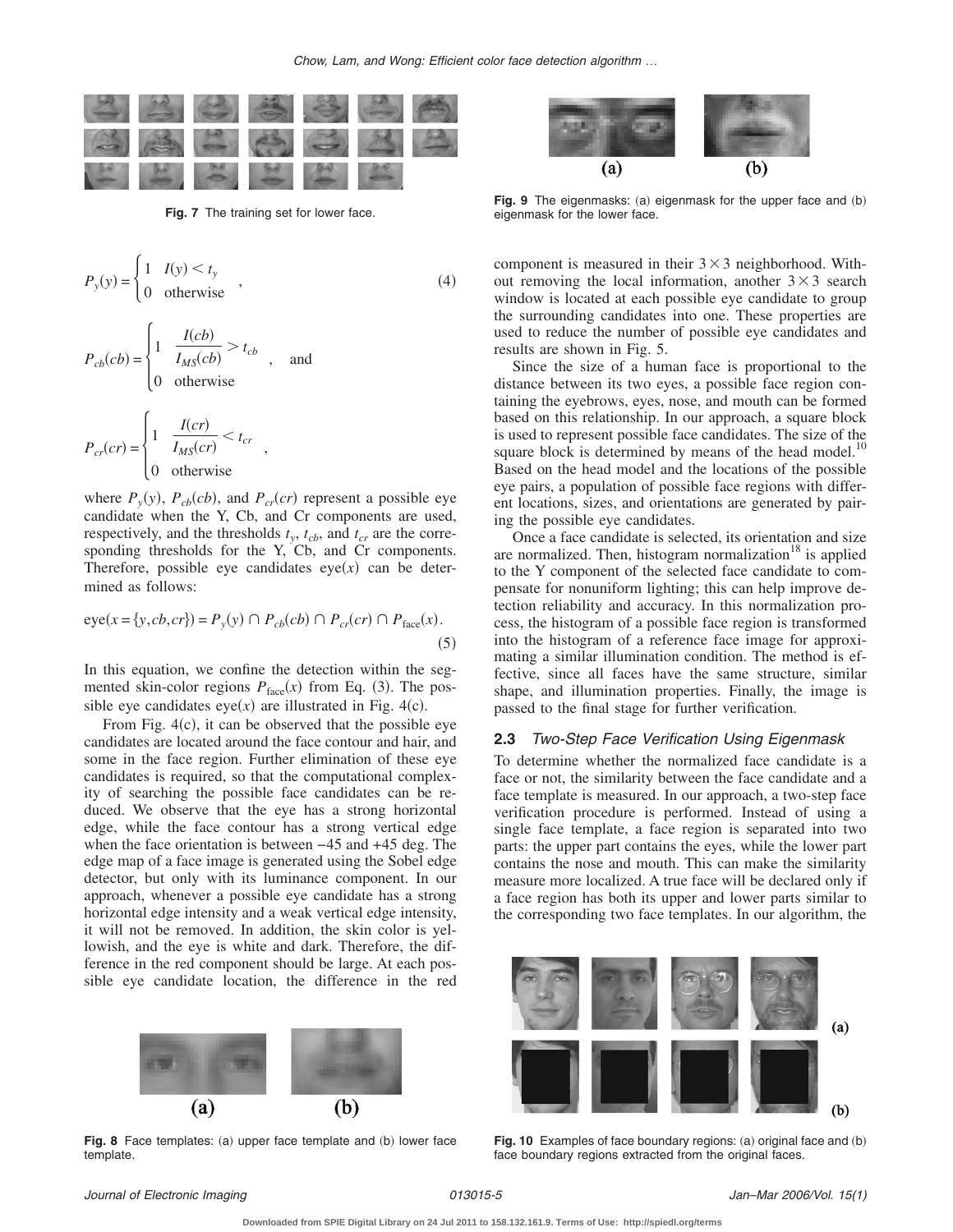| Lighting condition                    | Overhead lights                                                          | Dark or side lights | Strong overhead lights | Strong side lights | Total |  |  |  |
|---------------------------------------|--------------------------------------------------------------------------|---------------------|------------------------|--------------------|-------|--|--|--|
| Number of images                      | 54                                                                       | 49                  | 22                     | 26                 | 151   |  |  |  |
| Detection method                      | Pixel-by-pixel skin-color segmentation and no face boundary verification |                     |                        |                    |       |  |  |  |
| Number of correctly<br>detected faces | 53                                                                       | 43<br>16            |                        | 17                 | 129   |  |  |  |
| Number of missed face                 | 1                                                                        | 5                   | 3                      | 7                  | 16    |  |  |  |
| Number of false alarms                | 0                                                                        | 1                   | 3                      | 2                  | 6     |  |  |  |
| Detection rate (%)                    | 98.1%                                                                    | 87.7%               | 72.7%                  | 65.4%              | 84.8% |  |  |  |
| Detection method                      | Region-based skin-color segmentation and no face boundary verification   |                     |                        |                    |       |  |  |  |
| Number of correctly<br>detected faces | 53                                                                       | 46                  | 18                     | 21                 | 138   |  |  |  |
| Number of missed face                 | 1                                                                        | 2                   | $\overline{2}$         | 3                  | 8     |  |  |  |
| Number of false alarms                | 0                                                                        | 1                   | $\overline{2}$         | $\overline{2}$     | 5     |  |  |  |
| Detection rate (%)                    | 98.1%                                                                    | 93.5%               | 81.8%                  | 80.8%              | 91.3% |  |  |  |
| Detection method                      | Region-based skin-color segmentation with face boundary verification     |                     |                        |                    |       |  |  |  |
| Number of correctly<br>detected faces | 54                                                                       | 46                  | 19                     | 21                 | 140   |  |  |  |
| Number of missed face                 | 0                                                                        | 2                   | 2                      | 3                  | 7     |  |  |  |
| Number of false alarms                | 0                                                                        | 1                   | 1                      | $\overline{2}$     | 4     |  |  |  |
| Detection rate (%)                    | 100%                                                                     | 93.5%               | 86.4%                  | 80.8%              | 92.7% |  |  |  |

**Table 1** Detection performance based on the HHI MPEG-7 face database.

nose and mouth form the lower part of our face template, while the eyes form the upper part. All the training images used to construct the face templates are normalized to a specific size.

Both the upper and lower templates are grayscale images, and are obtained by calculating the average of a set of preprocessed training face images. The training set contains face images of 14 males and 6 females, different races, ages, with and without glasses, and a mustache. The training images and the corresponding face template are shown in Figs. 6 and  $8(a)$  for the upper faces, and Figs. 7 and  $8(b)$ for the lower faces.

The distance between a possible face region and the corresponding face template can be measured by means of the Euclidean distance with a certain weighting function based



The use of the eigenmasks can reduce false alarms and increase the distance when comparing a nonface region to



**Fig. 11** Face detection results with the HHI MPEG-7 face database: (a) frontal view faces under overhead lights, (b) near frontal view faces under overhead lights, (c) faces under dark or side lights, (d) faces under strong overhead lights, and (e) faces under strong overhead side lights.



**Fig. 12** Face detection results with the AR face database: (a) frontal view male faces with different facial expressions under overhead lights, (b) frontal view male faces under side lights, (c) frontal view female faces with different expressions under overhead lights, and (d) frontal view female faces under side lights.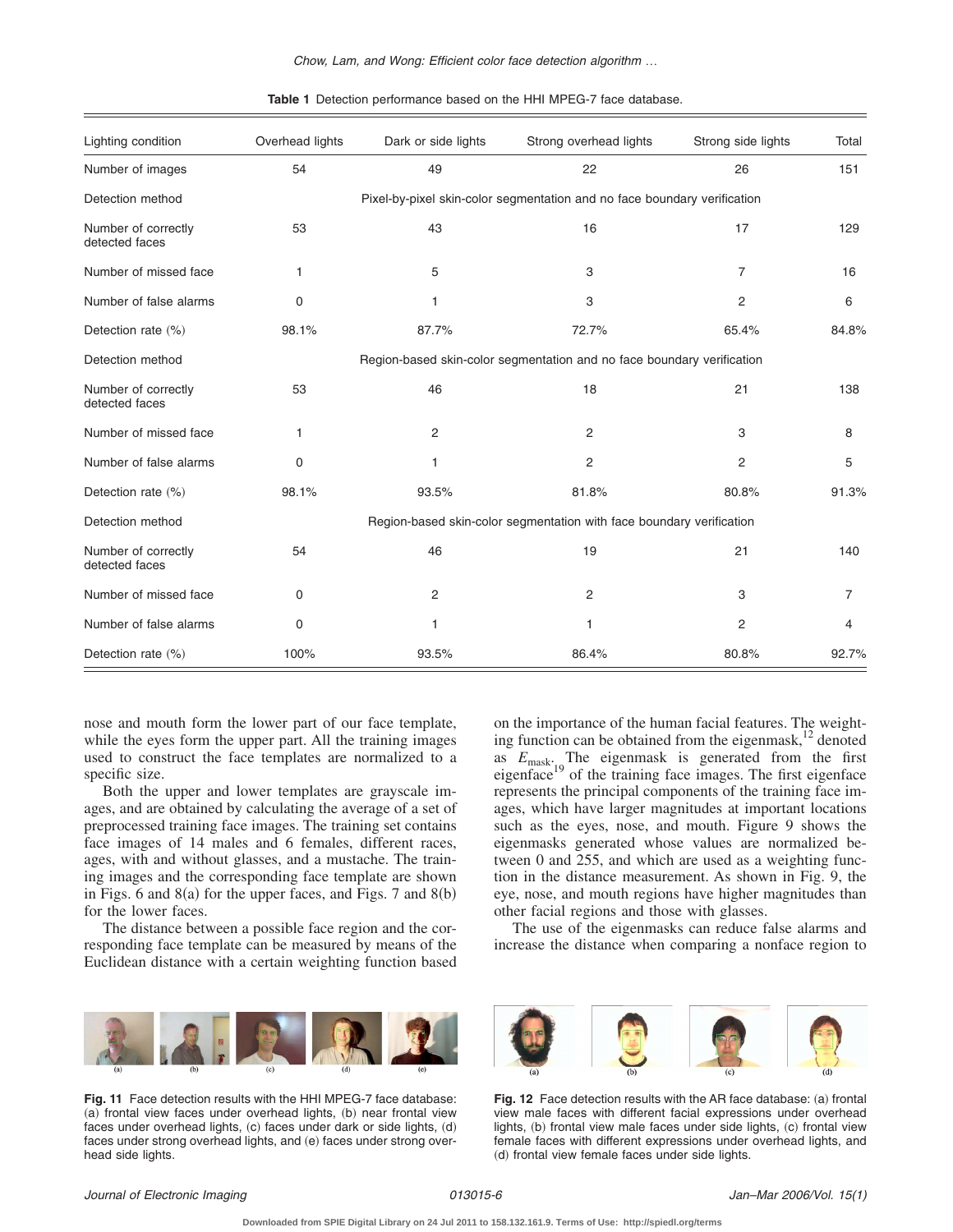| Lighting condition<br>Gender          | Overhead lights<br>Male                                                | Strong side lights<br>Male | Overhead lights<br>Female | Strong side lights<br>Female | Total    |  |  |  |
|---------------------------------------|------------------------------------------------------------------------|----------------------------|---------------------------|------------------------------|----------|--|--|--|
| Number of images                      | 298                                                                    | 223                        | 231                       | 168                          | 920      |  |  |  |
| Detection method                      | Region-based skin-color segmentation and no face boundary verification |                            |                           |                              |          |  |  |  |
| Number of correctly<br>detected faces | 297                                                                    | 205                        | 231                       | 150                          | 883      |  |  |  |
| Number of missed face                 | 1                                                                      | 18                         | 0                         | 18                           | 37       |  |  |  |
| Number of false alarms                | 0                                                                      | 0                          | $\mathbf 0$               | 0                            | $\Omega$ |  |  |  |
| Detection rate (%)                    | 99.7%                                                                  | 91.9%                      | 100%                      | 89.0%                        | 96.0%    |  |  |  |
| Detection method                      | Region-based skin-color segmentation with face boundary verification   |                            |                           |                              |          |  |  |  |
| Number of correctly<br>detected faces | 297                                                                    | 211                        | 231                       | 159                          | 898      |  |  |  |
| Number of missed face                 | 1                                                                      | 12                         | $\mathbf 0$               | 9                            | 22       |  |  |  |
| Number of false alarms                | $\Omega$                                                               | $\Omega$                   | 0                         | $\Omega$                     | 0        |  |  |  |
| Detection rate (%)                    | 99.7%                                                                  | 94.6%                      | 100%                      | 94.6%                        | 97.6%    |  |  |  |

**Table 2** Detection performance based on the AR face database.

the upper and lower face templates. The distance measure between an input candidate and the template is given as follows:

$$
\varepsilon = \frac{1}{MN} \sum_{y=0}^{M} \sum_{x=0}^{N} E_{\text{mask}}(x, y) \cdot [I(x, y) - F_{\text{avg}}(x, y)]^2,\tag{6}
$$

where *I* is the luminance component of the possible face candidate,  $F_{\text{avg}}$  is the average of the training set, and MN is the size of *I*. The face candidate will be declared a true face if the values  $\varepsilon_{\text{upper}}$  and  $\varepsilon_{\text{lower}}$  for the upper and lower face parts are both smaller than the thresholds  $T_{\text{upper}}$  and  $T_{\text{lower}}$ , respectively. Therefore, a number of faces can be detected in an image at this stage. In our algorithm, as the upper region is more important, we compute the upper part first. The calculation of the lower face will be performed if the upper face has been verified. Therefore, the computation required can be reduced. For overlapping regions, the one with the lowest value of

$$
\varepsilon_{\text{total}} = \frac{\varepsilon_{\text{upper}} + \varepsilon_{\text{lower}}}{2},\tag{7}
$$

will be chosen as the true face region.



**Fig. 13** Face detection results for frontal and near-frontal view with the CMU PIE database: (a) dark lights, (b) side lights, and (c) strong overhead lights. **Fig. 14** Examples of false alarms.

## **2.4** *Face Boundary Verification*

Once the face has been verified and selected in the previous verification process, the selected faces are further verified based on the appearance of their face boundaries to reduce the false alarm. Some face boundary regions, as shown in Fig. 10, are first extracted, and feature vectors *x* are formed. The black rectangles in Fig. 10 represent face regions and are not included in the feature vector.

Since the number of training face boundaries is much smaller than the dimensionality of the corresponding feature vectors, the covariance matrix is singular in practice. Thus, the face boundary vector  $x$  is first projected onto a lower-dimensional subspace by means of principal component analysis.2 The low-dimensional feature vector *y*  $=$ **E**<sup>*T*</sup><sub>*X*</sub> $\tilde{x}$  where  $\tilde{x}$ = $x$  – $\overline{x}$  and **E**<sub>*M*</sub> is a matrix containing *M* column vectors, which are the eigenvectors of the corresponding covariance matrix with the largest eigenvalues. The face boundary region can be modeled by a Gaussian density function:

$$
P(y) = \frac{\exp\left[-\frac{1}{2}(y - \mu)^{T} \Sigma^{-1} (y - \mu)\right]}{(2\pi)^{M/2} |\Sigma|^{1/2}},
$$
\n(8)

where  $P(y)$  is an *M*-dimensional Gaussian density function with mean vector  $\mu$  and covariance  $\Sigma$  of the low-

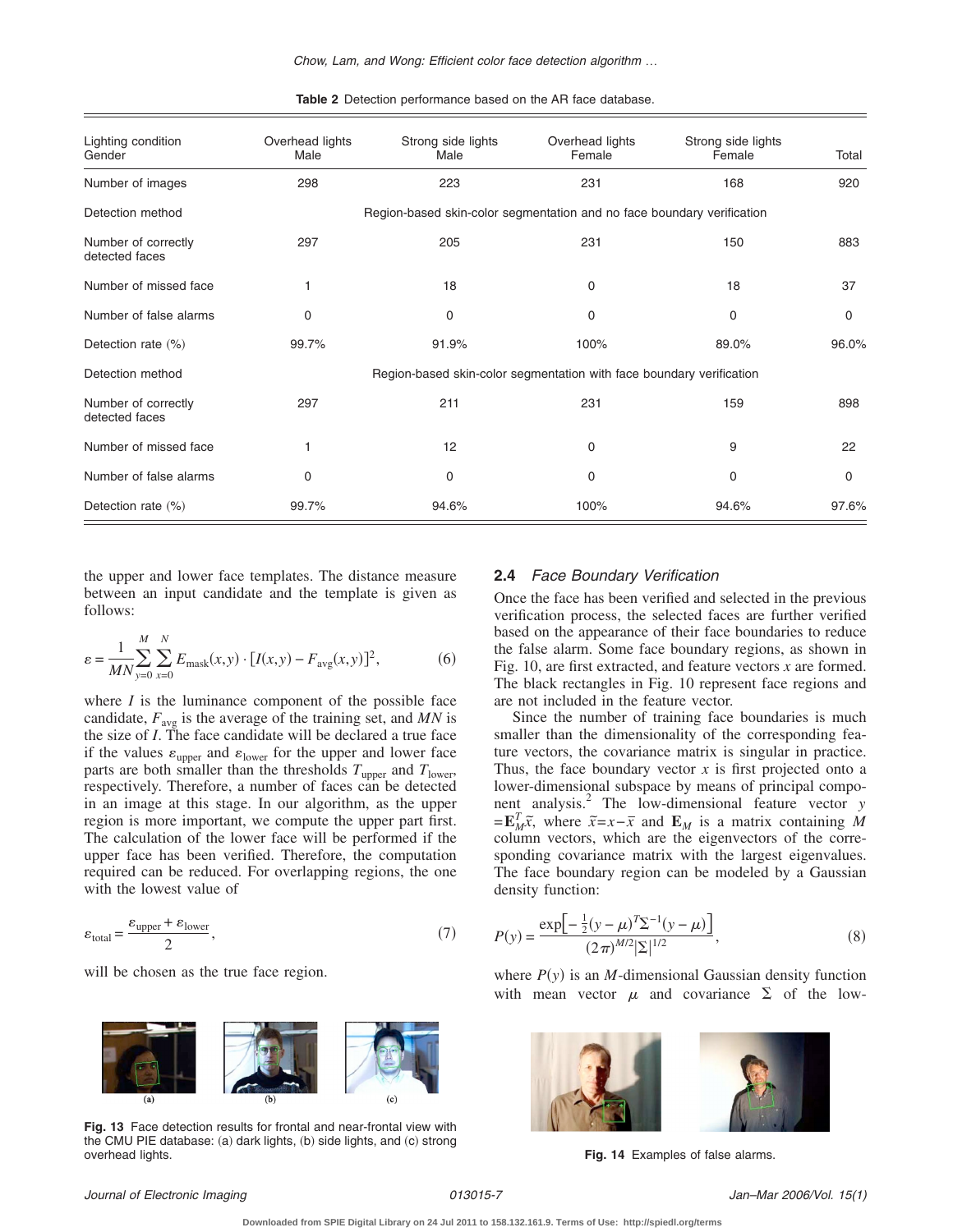| <b>Table 3</b> Detection performance based on the CMU PIE database. |  |  |  |  |
|---------------------------------------------------------------------|--|--|--|--|
|---------------------------------------------------------------------|--|--|--|--|

| Lighting conditions                | Dark                                                                   | Strong side lights                                                       | Strong overhead lights | Total |  |
|------------------------------------|------------------------------------------------------------------------|--------------------------------------------------------------------------|------------------------|-------|--|
| Number of images                   | 408                                                                    | 1360                                                                     | 1496                   | 3264  |  |
| Detection method                   |                                                                        | Pixel-by-pixel skin-color segmentation and no face boundary verification |                        |       |  |
| Number of correctly detected faces | 353                                                                    | 965                                                                      | 1163                   | 2481  |  |
| Number of missed face              | 41                                                                     | 385                                                                      | 316                    | 742   |  |
| Number of false alarms             | 14                                                                     | 10                                                                       | 17                     | 41    |  |
| Detection rate (%)                 | 86.5%                                                                  | 70.9%                                                                    | 77.7%                  | 76.0% |  |
| Detection method                   | Region-based skin-color segmentation and no face boundary verification |                                                                          |                        |       |  |
| Number of correctly detected faces | 362                                                                    | 1099                                                                     | 1287                   | 2748  |  |
| Number of missed face              | 35                                                                     | 255                                                                      | 196                    | 486   |  |
| Number of false alarms             | 11                                                                     | 6                                                                        | 13                     | 30    |  |
| Detection rate (%)                 | 88.7%                                                                  | 80.8%                                                                    | 86.0%                  | 84.2% |  |
| Detection method                   | Region-based skin-color segmentation with face boundary verification   |                                                                          |                        |       |  |
| Number of correctly detected faces | 371                                                                    | 1169                                                                     | 1318                   | 2858  |  |
| Number of missed face              | 30                                                                     | 187                                                                      | 167                    | 384   |  |
| Number of false alarms             | $\overline{7}$                                                         | 4                                                                        | 11                     | 22    |  |
| Detection rate (%)                 | 90.9%                                                                  | 86.0%                                                                    | 88.1%                  | 87.6% |  |

dimensional training samples. In our algorithm, the width of the face boundary is five pixels at each of the four borders. As the boundary regions mainly contain the face contours only, a Gaussian density function is sufficient to represent the appearance of the face boundary, rather than using a mixture-of-Gaussians model. With a face candidate verified by the two eigenmasks, its boundary region is projected onto the eigenspace to form a low-dimensional vector. Then the likelihood  $P(y)$  of the region being a face boundary is measured by using Eq.  $(8)$ . If  $P(y)$  is larger than a certain threshold, the face candidate will be considered a true face.

# **3 Experimental Results**

Experiments were carried out to evaluate the detection performance of our algorithm using the HHI MPEG-7 face database,<sup>20</sup> the AR face database,<sup>21</sup> and the CMU pose, illumination, and expression (PIE) face database.<sup>22</sup> The aim of our proposed method is to detect the frontal or nearfrontal view of faces under varying lighting conditions and

facial expressions. In our experiments, a face is considered to be correctly detected if the detected position of the two eyes is exactly matched. A face is said to be missed if the face region can be located but the two eye positions are mismatched. A detection is said to be a false alarm if the true face region is not covered.

The HHI MPEG-7 face database contains 206 images, each  $640\times480$  pixels in size. The database contains people of different races, under varying lighting conditions, and from frontal view to profile file. Thus, 151 images with varying lighting conditions were selected, and those with profile views were ignored in the experiment. The detection performance is tabulated in Table 1 and results are shown in Fig. 11. Using the traditional pixel-by-pixel skin-color segmentation, the detection rate is 85.4% without face boundary verification. By using our proposed region-based skin-color segmentation, the overall detection rates are 92.7 and 91.3% with and without the use of face contour verification, respectively. To investigate the performance of our algorithm under different lighting conditions, we have classified the face images according to the lighting conditions;



**Fig. 15** Examples of missed faces. **Fig. 16** Examples of multiple-face detection.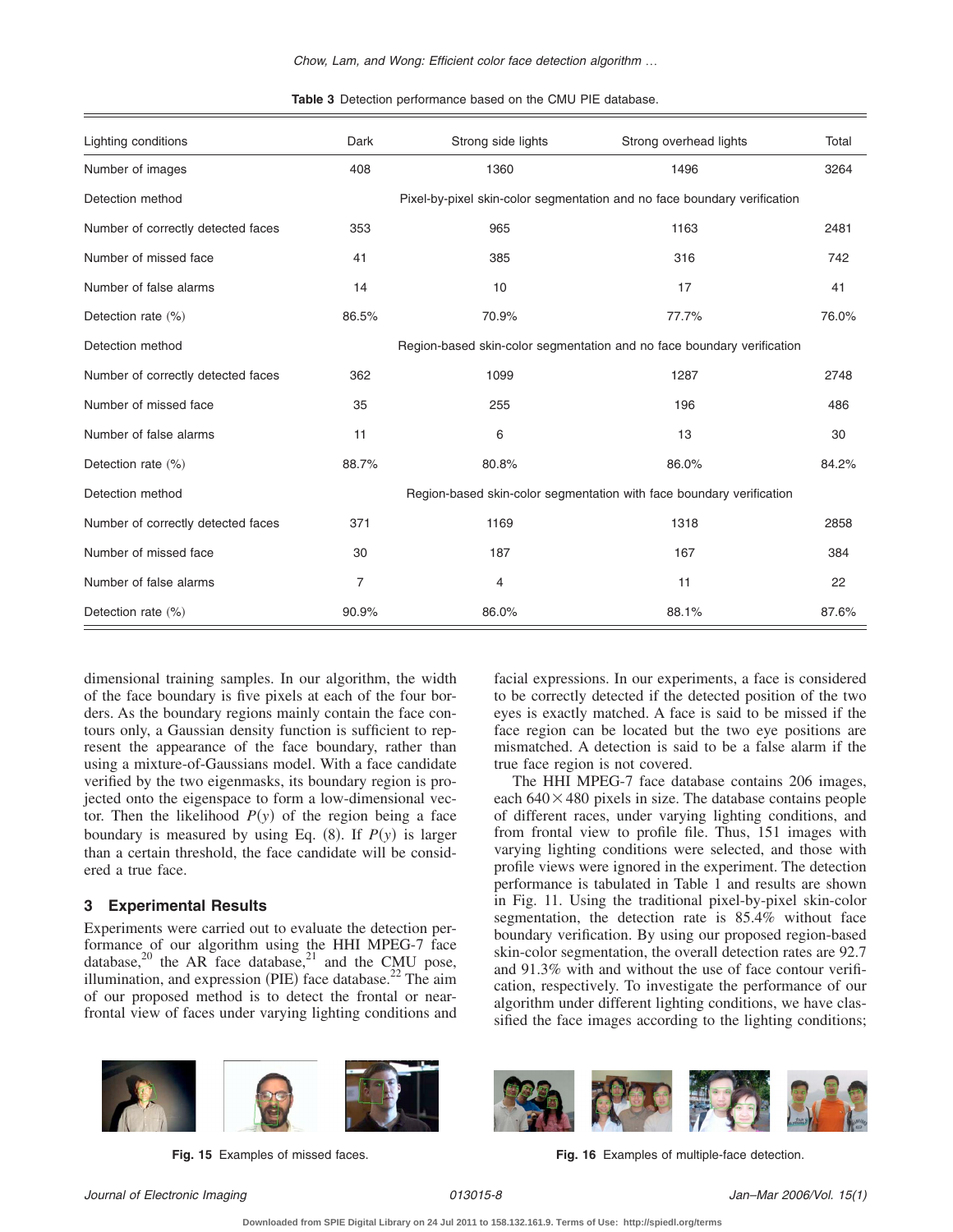these include overhead lights, dark or side lights, strong overhead lights, and strong side lights. The corresponding detection rates are 100, 93.5, 86.4, and 80.8%, respectively.

The AR face database contains 126 faces, with 70 men and 56 women, each  $768 \times 576$  pixels in size. The face images in this database are frontal views, but have different facial expressions, illumination conditions, and occlusions. We selected 920 images with varying illumination and facial expressions from this database. The images with occlusion are ignored. The detection performance is tabulated in Table 2 and results are shown in Fig. 12. Since the images in the AR face database do not have background, only the region-based skin-color segmentation is employed. The overall detection rates are 97.6 and 96.0% with and without using face contour verification, respectively. We have classified face images according to gender and lighting conditions (overhead lights and strong side lights). The corresponding detection rates for male face images are 99.7 and 94.6%, and 100 and 94.6% for females, respectively.

The CMU pose, illumination, and expression (PIE) database contains 41,368 images of 68 people, and each image is  $640\times486$  pixels in size. There are 13 different poses, 43 different illumination conditions, and four different expressions for each person. We selected 3264 images that contain frontal and near frontal faces with different genders, different races, and under varying lighting conditions. With the traditional pixel-by-pixel skin-color segmentation, the detection rate is 76.0% without using face boundary verification. Using our proposed region-based skin-color segmentation, the overall detection rates are 87.6 and 84.2% with and without the use of face boundary verification, respectively. The detection performance is tabulated in Table 3 and results are shown in Fig. 13. We have classified the face images according to different lighting conditions, including dark lights, strong side lights, and strong overhead lights. The corresponding detection rates are 90.9, 86.0, and 88.1%, respectively.

The experiments were conducted on a Pentium IV 1.7-GHz computer. The average processing time for locating faces in a picture ranges from 0.3 to 1.5 s. The experiments show that our method can achieve a high detection rate irrespective of lighting conditions and facial expressions. When the face boundary is also considered, the detection rate is improved and false alarms are reduced. For the HHI database, our algorithm can achieve a detection rate of 92.7% compared to 88.89% in Hsu, Abdel-Mottaleb, and  $Jain<sup>8</sup>$  and  $90.07%$  for frontal and near-frontal faces in Wong, Lam, and Siu.<sup>9</sup> Missed faces were mainly due to severely poor lighting conditions at the eye regions, or strong yellow lighting projected on the clothes and hair, which then assume a skin-like color. Some false alarms and cases of missing faces are shown in Figs. 14 and 15. As our algorithm can also detect multiple faces in an image, some examples of the detection are shown in Fig. 16. In conclusion, our method can achieve a fast and high face-detection rate under varying lighting conditions and facial expressions.

## **4 Conclusion**

We propose a reliable face detection approach under varying lighting conditions. In our algorithm, a color compensation scheme is adopted to alleviate the effect of strong lighting conditions on skin color. Then we consider the distributions of the skin color of segmented regions under different lighting. Based on the color information, possible eye candidates are detected within the face-like regions, and possible face candidates are then formed by pairing two possible eye candidates in a face-like region. A twostep eigenmask verification process is proposed, with a weighting function used to measure the distance between a face candidate and the face template.

Finally, boundary regions of the face candidates are verified with a Gaussian density function to reduce false alarms. Experimental results show that our algorithm can achieve a higher detection rate and reduce the number of false alarms. Furthermore, our method can detect faces of different sizes and orientations under varying lighting conditions and different facial expressions.

## *Acknowledgment*

The work described was supported by a grant from the Research Grants Council of the Hong Kong Special Administrative Region, China (project number PolyU5123/01E) and by a research grant from The Hong Kong Polytechnic University, Hong Kong, China.

#### *References*

- 1. M. H. Yang, D. J. Kriegman, and N. Ahuja, "Detection faces in images: A survey," IEEE Trans. Pattern Anal. Mach. Intell. 24(1),  $34 - 58$  (2002).
- . 2. B. Moghaddam and A. Pentland, "Probabilistic visual learning for object representation," *IEEE Trans. Pattern Anal. Mach. Intell.* **19**(7), 696–710 (1997).  $696 - 710(1997)$ .
- 3. C. Liu, "A Bayesian discriminating features method for face detec-tion," *IEEE Trans. Pattern Anal. Mach. Intell.* **25**6-, 725–740  $(2003)$
- (2003).<br>4. C. Papageorgiou and T. Poggio, "A trainable system for object detection," *Int. J. Comput. Vis.* **38**(1), 15–33 (2000).
- tion," *Int. J. Comput. Vis.* **38**(1), 15–33 (2000).<br>5. A. Mohan, C. Papageorgiou, and T. Poggio, "Example-based object<br>detection in images by components," *IEEE Trans. Pattern Anal.*<br>*Mach. Intell.* **23**(4), 349–361 (2001
- detection," *IEEE Trans. Pattern Anal. Mach. Intell.* **20**(1), 22-38  $(1998)$
- . 7. D. Chai and K. N. Ngan, "Face segmentation using skin-color map in videophone application," *IEEE Trans. Circuits Syst. Video Technol.* **9**(4), 551–564 (1999).
- 8. R. L. Hsu, M. Abdel-Mottaleb, and A. K. Jain, "Face detection in color images," IEEE Trans. Pattern Anal. Mach. Intell. 24(5), 696-706 (2002).
- 9. K. W. Wong, K. M. Lam, and W. C. Siu, "A robust scheme for live detection of human faces in color images," *Signal Process. Image Commun.* **18**, 103-114 (2003)
- . 10. K. W. Wong, K. M. Lam, and W. C. Siu, "An efficient algorithm for human face detection and facial feature extraction under different conditions," *Pattern Recogn*. **34**, 1993–2004 (2001).
- 11. H. Greenspan, J. Goldberger, and I. Eshet, "Mixture model for facecolor modeling and segmentation," *Pattern Recogn. Lett.* **22**, 1525– 1536 (2001).
- . 12. K. W. Wong, K. M. Lam, and W. C. Siu, "An efficient color compensation scheme for skin color segmentation," *IEEE Int. Symp. Circuits Syst. (ISCAS2003)* 2, 480-483 (2003).
- . 13. D. Comaniciu and P. Meer, "Mean shift: a robust approach toward feature space analysis," *IEEE Trans. Pattern Anal. Mach. Intell.* **24**(5), 1–18 (2002)
- . 14. Y. Wang and B. Yuan, "A novel approach for human face detection from color images under complex background," *Pattern Recogn.* **34**, 1983-1992 (2001).
- 15. D. Comaniciu, V. Ramesh, and P. Meer, "Kernel-based object tracking," *IEEE Trans. Pattern Anal. Mach. Intell.* **25**(5), 564–575 (2003).
- 16. T. K. Moon, "The expectation-maximization algorithm," *IEEE Signal*
- *Process. Mag.* **13**, 47–60 (1996).<br>
17. K. M. Lam, "A fast approach for detecting human faces in a complex<br>
background," *Proc. IEEE Intl. Symp. Circuits Syst.* 4, 85–88 (1998).
- 18. P. J. Phillips and Y. Vardi, "Efficient illumination normalization of facial images," *Pattern Recogn. Lett.* **17**, 921–927 (1996). 19. M. Turk and A. Pentland, "Eigenfaces for recognition," *J. Cogn Neu*-
- rosci. **3**(1), 71–86 (1991).